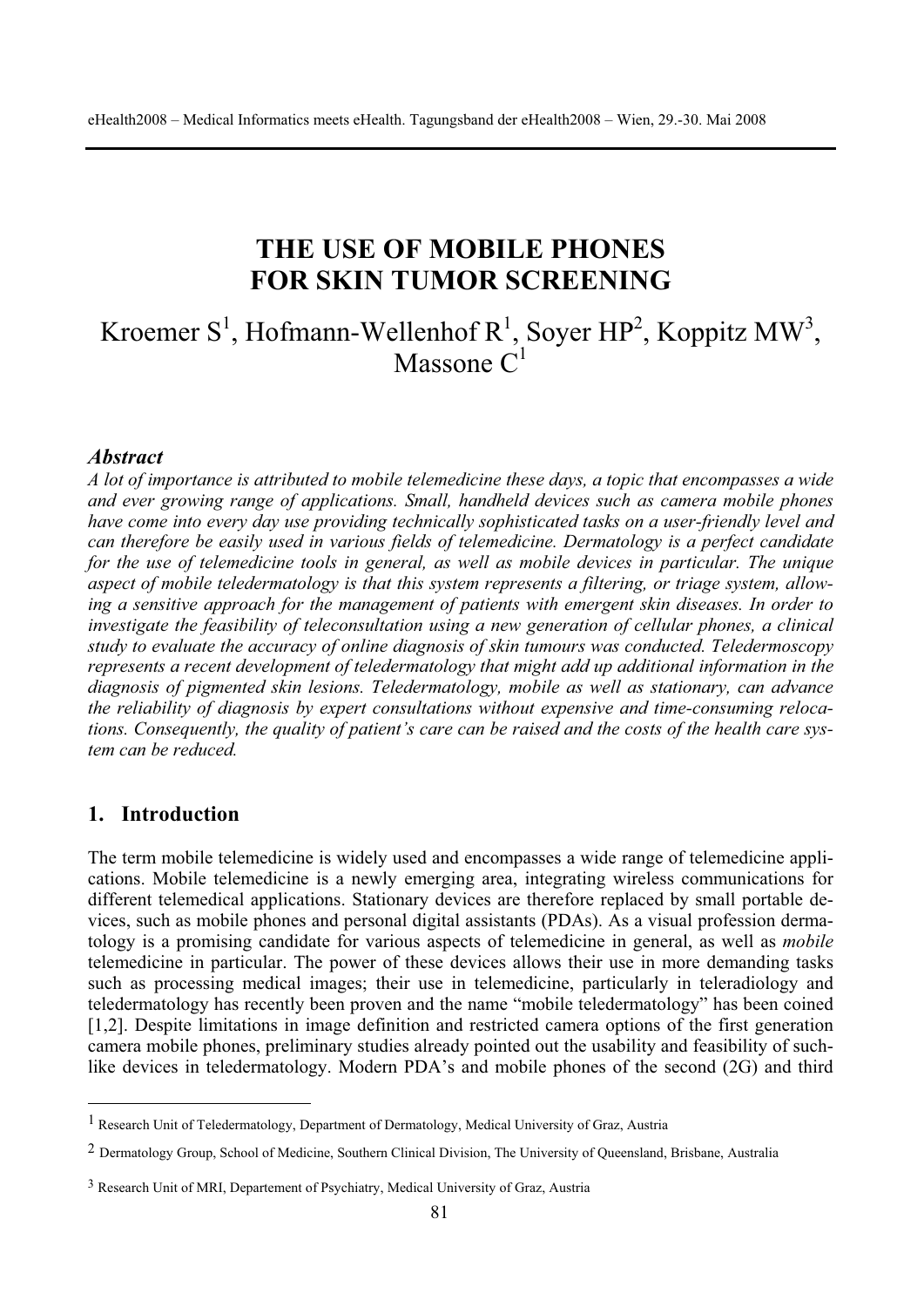eHealth2008 – Medical Informatics meets eHealth. Tagungsband der eHealth2008 – Wien, 29.-30. Mai 2008

generation (3G) revolutionised the dimensions of data transmission, network coverage and number of pixels [3]. As a result, technical limitations can be reduced to a minimum.

The incidence of skin cancers has reached epidemic proportions among whites and the trend is still going upwards [4]. Mobile teledermatology might be implemented as a filtering or triage system allowing a more sensible approach for the management of patients with emergent skin diseases. Furthermore, it may become a screening tool for malignant cutaneous tumors. Early detection is crucial, especially concerning melanoma, as surgical excision today is the only life-saving approach for this type of skin cancer [5].

# **2. Results**

In 2007, the first study performing mobile teledermoscopy using cellular phones with an in-built camera was conducted. Within the framework of a pilot study, colleagues from the Department of Dermatology, Medical University of Graz, Graz (Austria), investigated the feasibility to perform melanoma screening with both clinical and dermoscopic images acquired using a new generation of cellular phones [6].

This new study emphasized on a wide range of tumours skin lesions (benign and malignant) and was conducted with a modern cellular phone with a built-in 3,2 megapixel camera with autofocus, macro mode and zoom. One-hundred patients presenting with one or more particular skin tumours were selected consecutively at the outpatient clinic of the Department of Dermatology, Medical University of Graz, Graz (Austria). In each case a close up clinical image and a dermoscopic image applying the cellular phone on a pocket dermoscopy device has been taken.

The clinical and dermoscopic pictures have been uploaded separately along with specific information concerning the patient (age, sex, localisation). An experienced teleconsultant reviewed the images on a specific web application, a virtual private network based on a store and forward system, where images had been uploaded in JPEG format [www.dermahandy.net/default.asp]. The telediagnoses were then compared to the face-to-face diagnoses made by the dermatologists at the outpatient department as well as the histological findings.

We calculated a crosstabulation which displays the number of cases in each category defined by the variables cellular phone image and dermoscopic image. The total number of cases was 107. According to our data the clinical diagnosis was detected with cellular phone imaging correctly in 86,9% of all cases and with dermoscopic imaging in 76,6%. In 72,9% both imaging techniques detected the clinical diagnosis correctly. The three most frequent diagnosed skin lesions in our 107 cases were basal cell carcinoma (BCC, 33 cases), melanocytic nevus (MN, 18 cases) and actinin cheratosis (AC, 15 cases). In BCC cellular phone imaging detected the clinical diagnosis in 84,8% correctly, dermoscopic imaging detected the clinical diagnosis in 75,8% correctly. In MN both cellular phone imaging and dermoscopic imaging detected the clinical diagnosis in 87,5%. In AC cellular phone imaging detected the clinical diagnosis in 86,7% correctly, dermoscopic imaging detected the clinical diagnosis in 100% correctly.

# **3. Discussion**

Currently, research in telemedicine is focusing on developing and testing new ways to utilize mobile phones for home-based health data acquisition or health data acquisition from rural areas where there is no specialist available. As presently the majority of people possess a mobile phone, most of